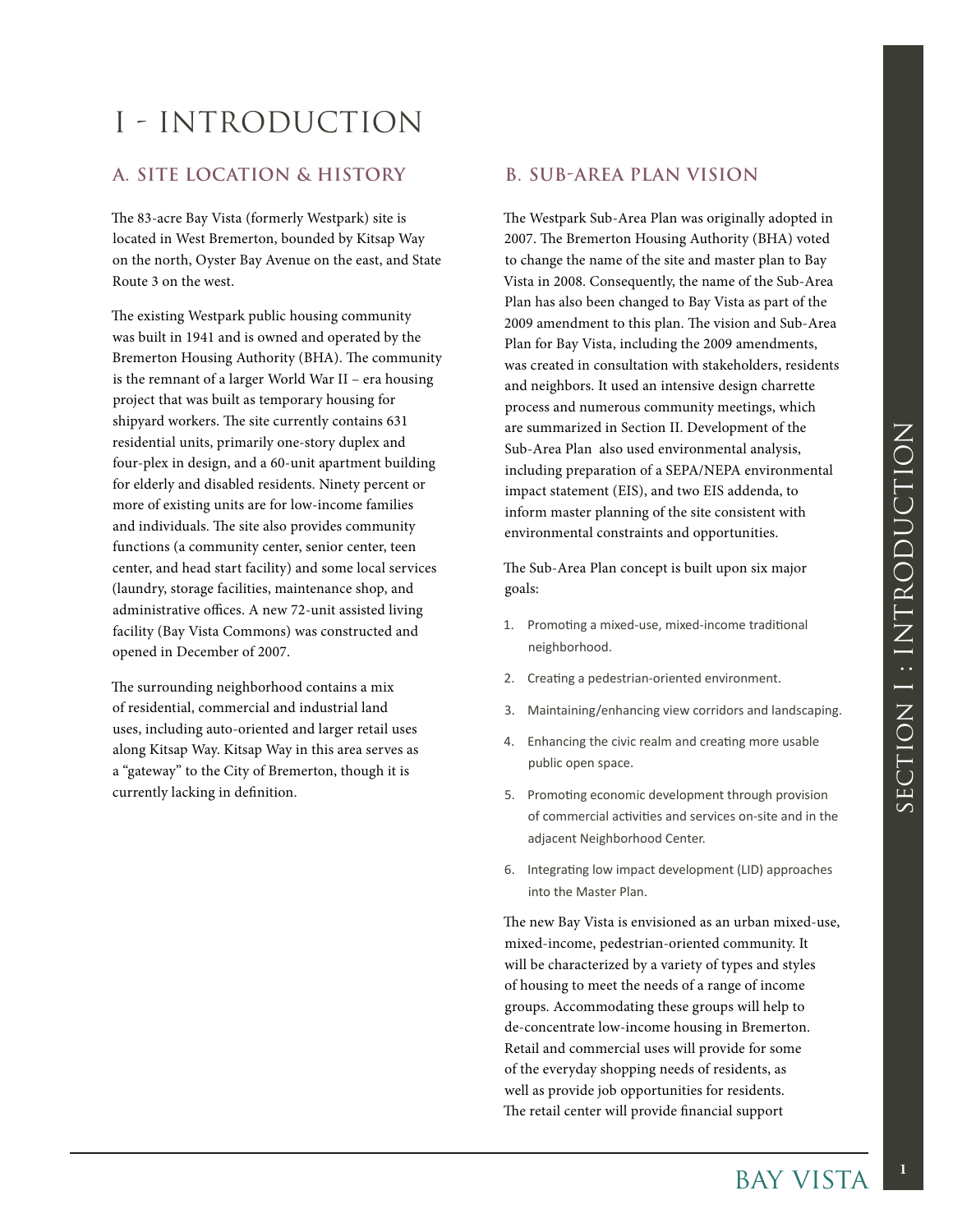for implementation of the master plan, including construction of new infrastructure. Bay Vista's on-site population will also provide support for additional commercial activity in the future Oyster Bay Neighborhood Center.

The site will be sensitively designed to maintain significant open space and existing trees, to preserve and enhance views, and to carefully manage stormwater and other natural features. New parks, civic spaces and outdoor amenities will be created. Proposed development standards and Design Standards, and covenants, conditions and restrictions (CC&Rs), will establish high standards for the quality of redevelopment, yet provide flexibility to respond to market changes and opportunities. The plan will provide high quality infrastructure and services to residents. The Bay Vista site will relate to the surrounding neighborhood in terms of activities and scale, and provide a catalyst and model for future redevelopment.

## **C. Organization of Sub-Area Plan**

The Sub-Area Plan is organized in four major sections. Following this introduction, Section II describes the major objectives of the Plan, and its planning regulatory context within which it has been created. Section II also delineates the public/stakeholder process and SEPA/NEPA compliance for the plan are also described. Section III describes existing site conditions, and the vision, goals and objectives for redevelopment of Bay Vista. The major elements of the Sub-Area Plan–land use, housing, parks and open space, roads and infrastructure–are described in narrative and graphics. This section has been adopted by the City as an element of the Bremerton Comprehensive Plan. Section IV contains the zoning and development standards that will apply to Bay Vista, including regulations for uses, density, building heights, setbacks and similar components of development.